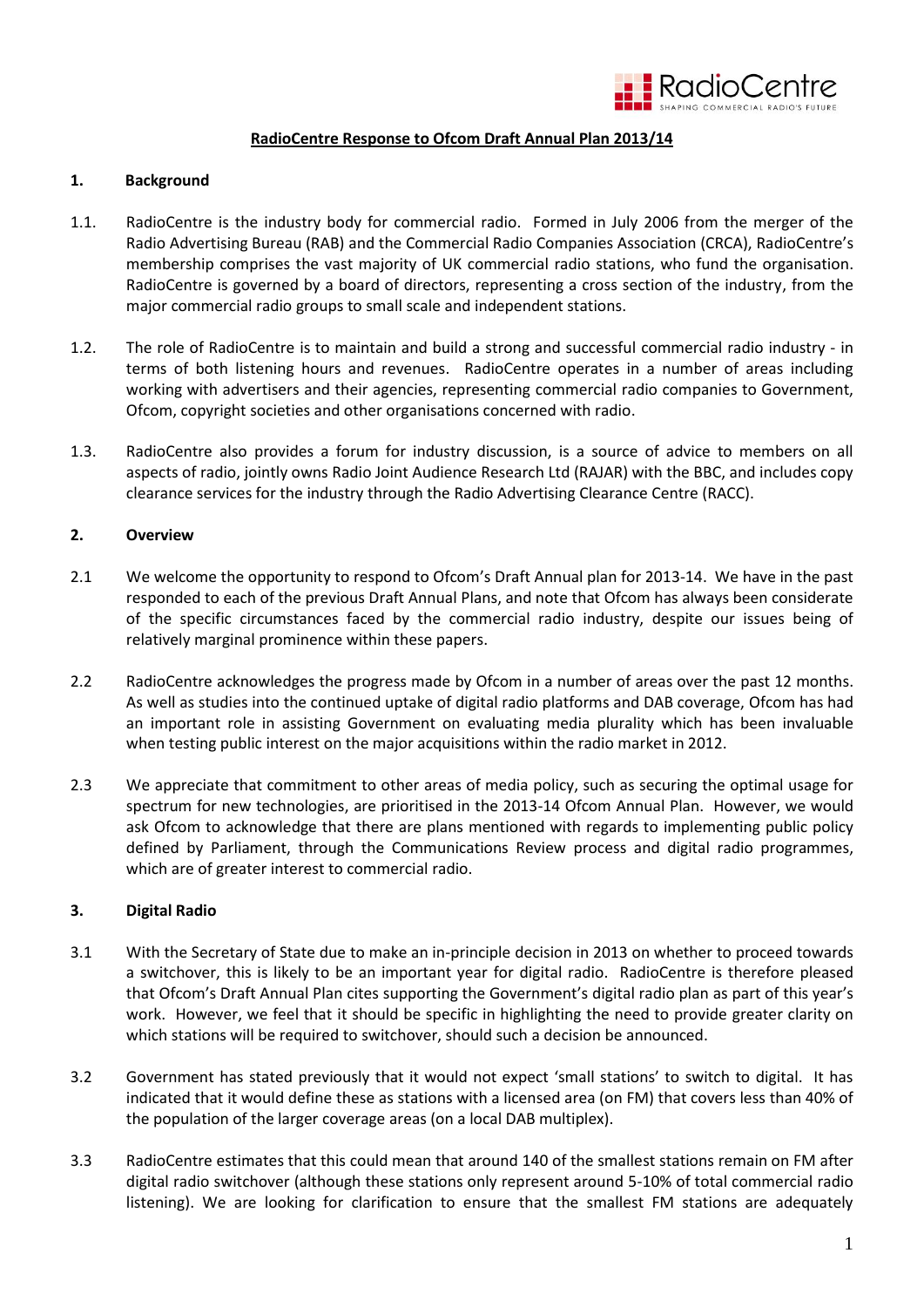

informed and prepared for a switchover decision.

3.4 The Department of Media Culture and Sport (DCMS) has informed us recently that the proposed criteria which would set the threshold for local radio stations which may remain on FM after any future radio switchover is likely to be published alongside the forthcoming Communications White Paper. As it is Ofcom that will conduct this analysis and apply these criteria to the radio market, we believe it is important that this analysis is explicitly at the forefront of Ofcom's 2013 radio projects.

### 4. **Analogue radio licence terms**

- 4.1 RadioCentre has exchanged correspondence with Ofcom officials on a number of occasions since 2010 regarding the need to review its decision to offer analogue radio licences for 7 year terms (rather than the 12 years permitted by the legislation). We continue to believe that a 12 year licence term is selfevidently a much more viable business proposition for stations during the current severe economic difficulties facing SMEs.
- 4.2 We were informed by former Group Director, Content, International and Regulatory Development Chris Woolard in April 2012 that this issue was not included in the previous Annual Plan because Ofcom was awaiting further progress to be made with discussions between government and the radio sector around the future direction of DAB switchover policy, in addition to a Communications Bill Green Paper.
- 4.3 RadioCentre is confident that a signature of a Memorandum of Understanding (MoU) between broadcasters and Government which outlines future multiplex build-out in July last year, combined with the announcement that of a Communications White Paper in 2013 which will outline the criteria for stations eligible for digital switchover, should meet the criteria for Ofcom to revisit this issue.
- 4.4 As the initial decision to shorten licence terms was borne out of uncertainty over the timing of a digital switchover, we believe that Ofcom compiling a list of stations expected to switchover in line with DCMS direction should directly infer that stations not expected to switchover will be offered 12 year analogue terms once again. We would therefore expect this issue to be revisited in more detail in 2013.

### **5. Community Radio**

- 5.1 Since community radio stations were first licenced in 2005 RadioCentre has consistently advocated that, if licensed and regulated appropriately, community radio is a force for good in the UK media as long as it does not undermine the diverse radio offering which already exists.
- 5.2 We note as part of the Draft Annual Plan that Ofcom will conduct a further round of community radio licensing in the next 12 months. Whilst we consider the current 230 community stations a valuable part of the local broadcasting ecology, we are concerned that this further allocation will bring added competition to smaller commercial radio stations that are already struggling for listeners and revenue in a harsh economic climate.
- 5.3 When allocating future community licences Ofcom should favour areas where there is an identifiable listenership being underserved by the current radio offering. In crowded marketplaces, adding subsidised community services would threaten the viability of local commercial stations which employ individuals from the local economy and are subject to higher operating costs.
- 5.4 RadioCentre is not aware of any detailed economic analysis that has been undertaken to consider the impact of community radio in attracting local advertising and/ or depressing local advertising rates. As we understand that further proposals for regulation of community radio will be published by DCMS in due course, we would expect Ofcom to undertake research into the current economic impact of